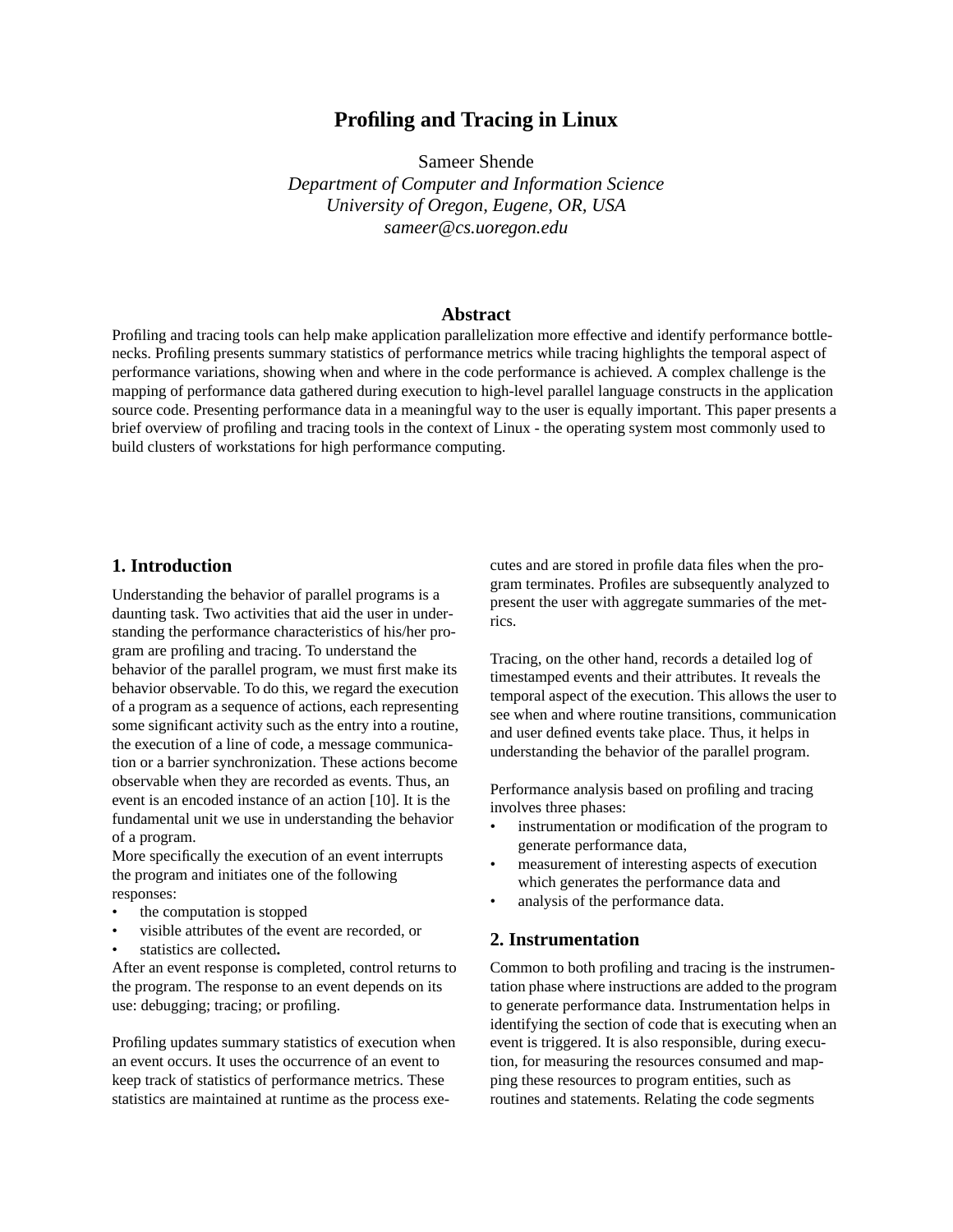back to source-code constructs and entities that the user can comprehend is important.

As shown in Figure 1., instrumentation can be added to the program at any stage during the compilation/execution process from user-added calls in the source code to a completely automated approach. (Events are triggered by the execution of the instrumentation instructions at runtime.) Moving down the stages from source code instrumentation to runtime instrumentation, the instrumentation mechanism changes from language specific to platform specific. Making an instrumentation API specific to a language for source code instrumentation may make the instrumentation portable across multiple compilers and platforms that support the language. However, the instrumentation may not work with other languages. Targeting the instrumentation at the executable level ensures that applications written in any language that generates an executable would benefit from the instrumentation on the specific platform. However, it is more difficult to map performance data back to source-code entities, especially if the application's highlevel programming language (such as HPF or ZPL), is translated to an intermediate language (such as Fortran or C) during compilation. There is often a trade-off between what level of abstraction the tool can provide and how easily the instrumentation can be added.

The JEWEL [19] package requires that calls be added manually to the source code. While providing flexibility, the process can be cumbersome and time consuming. A preprocessor can generate instrumented source code by automatically inserting annotations into the original source. This approach is taken by SvPablo [14] and AIMS [20] for C and Fortran, and by TAU [15] with PDT for C++ [18]. Instrumentation can be added by a compiler as in gprof [5] (with the -pg commandline switch for the GNU compilers). Instrumentation can also be added during linking when the executable image is created by linking multiple object files and libraries together. Packages that use this method include Vampir-Trace [13], and PICL [12] for MPI and PVM message passing libraries. When an inter-process communication call is executed, the instrumented library acts as a wrapper that calls the profiling and tracing routines before and after calling the corresponding uninstrumented library call. This is achieved by weak library bindings. However, often program sources and libraries are unavailable to the users and it is necessary to examine the performance of executable images. Pixie [16] and Atom [17] are tools that rewrite binary executable files while adding the instrumentation, but are not currently available under Linux.



**Figure 1:** Instrumentation options range from language specific to platform specific mechanisms.

All these approaches require the programer to modify the application, re-compile and re-execute the instrumented application to produce the performance data. Sometimes, re-execution of an application using the performance analysis tool is not a viable alternative while searching for performance bottlenecks. This is true for long-running tasks such as database servers. Paradyne [9] automates the search for bottlenecks in an application at runtime by selectively inserting and deleting instrumentation using the DynInst [7] dynamic instrumentation package.

After instrumentation, we execute the program and perform measurements, in the form of profiling and tracing and analyze the data.

### **3. Profiling**

Profiling shows the summary statistics of performance metrics that characterize the performance of an application. Examples of metrics include: the CPU time associated with a routine; the count of the secondary data cache misses associated with a group of statements; the number of times a routine executes; etc. These metrics are typically presented as sorted lists that show the contribution of the routines. Two main approaches to profil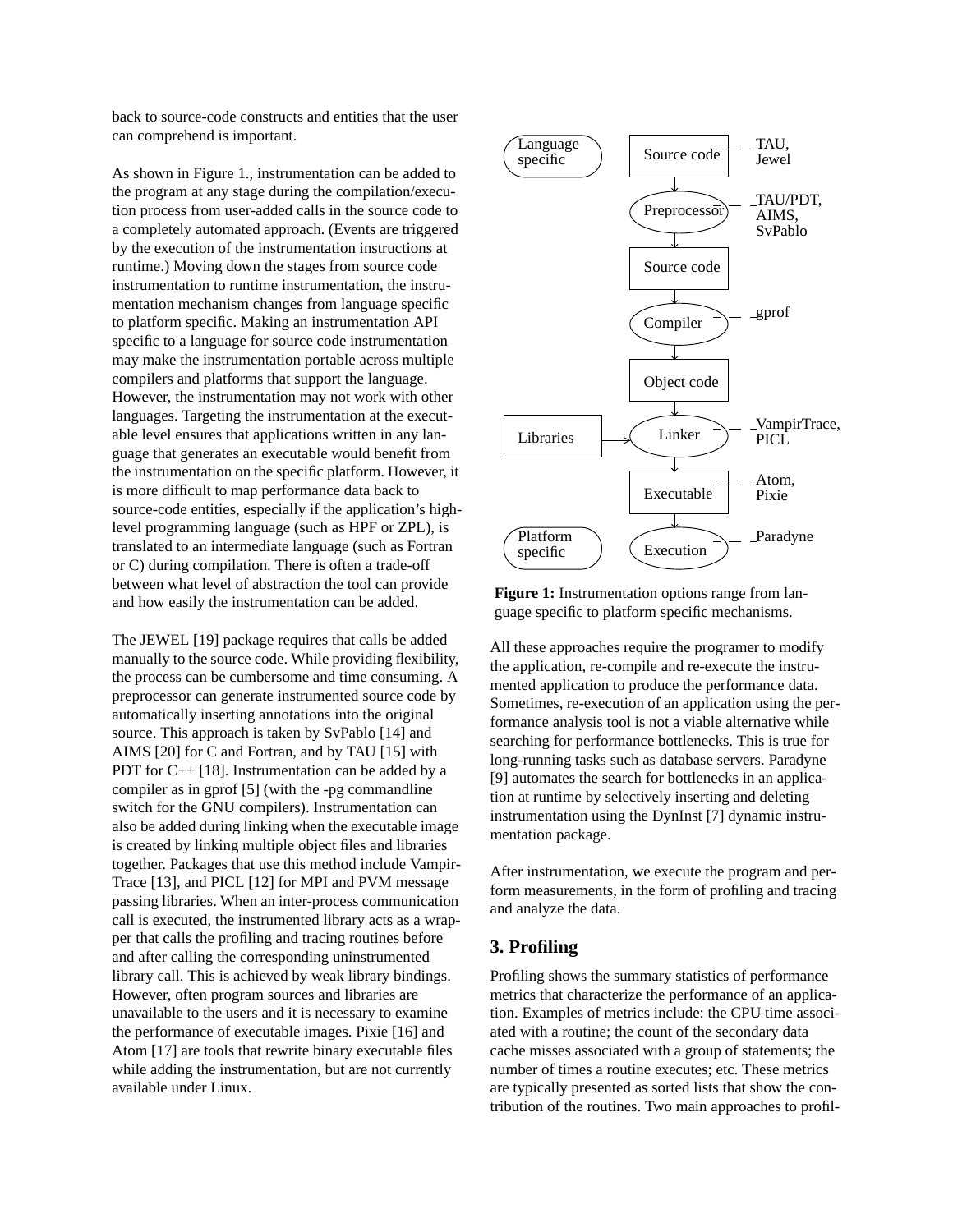ing include sampled process timing and measured process timing.

In profiling based on sampling, a hardware interval timer periodically interrupts the execution. Instead of time, these interrupts could be triggered by CPU performance counters, that measure events in hardware, as well. Commonly employed tools such as prof [4] and gprof [5] use time based sampling. When an interrupt occurs, the state of the program counter (PC) is sampled and a histogram that represents the frequency distribution of PC samples is maintained. The program's image file and symbol table are used post-mortem to calculate the time spent in each routine as the number of samples in a routine's code range times the sampling period. Instead of the PC, the callstack of routines can be sampled too. In this case, a table that maintains the time spent exclusively and inclusively (of called child routines) for each routine, is updated, when an interrupt occurs. Then, the exclusive time of the currently executing routine and the inclusive time of the other routines that are on the callstack are incremented by the interinterrupt time interval. Additionally, in gprof, each time a parent calls a child function, a counter for that parentchild pair is incremented. Gprof then shows the sorted list of functions and their call-graph descendents. Below each function entry are its call-graph descendents, showing how their times are propagated to it.

In profiling based on measured process timing, the instrumentation is triggered at routine entry and exit. At these points, a precise timestamp is recorded and performance metrics comprising of timers and counters are updated. TAU [15] uses this approach. TAU's modular profiling and tracing toolkit features support for hardware performance counters, selectively profiling groups of functions and statements, user-defined events and threads. It works with  $C++$ , C and Fortran on a variety of platforms including Linux. Its modules can be assembled by the user during the configuration phase and a profiling or tracing library can be tailor-made to the user's specification. Profiles can be analyzed using racy, a GUI, as shown in Figure 2. or pprof, a prof-like utility that can sort and display tables of metrics in text form.

## **3.1 Hardware Performance Counters**

A profiling system needs access to an accurate and a high-resolution clock. The Intel Pentium(R) family of processors contains a free-running 64-bit time-stamp counter which increments once every clock cycle. This is accessible as Model Specific Registers built into the processor to profile hardware performance. These registers can also be used to monitor hardware performance



**Figure 2:** TAU's profile browser tool racy

counters that record counts of processor specific events such as memory references, cache misses, floating point operations and bus activity. The Intel PentiumPro(R) and Pentium II(R) CPUs have two performance counters available as 32-bit registers that can count at most 66 different events (two at a time). Tools such as pperf [6] and PCL [1] provide access to these registers under the Linux operating system. PCL provides a uniform API, in the form of a library, to access the hardware performance counters on a number of platforms. Under Linux, the counters are not saved on each context switch operation and PCL recommends performing measurements on a lightly loaded system. PerfAPI [2] is another project that will provide a uniform API for accessing hardware performance counters on different platforms, including Linux.

Profiling can present the total resources consumed by program level entities. It can show the relative contribution of the routines to the profile of the application and can provide insight in locating performance hotspots.

## **4. Tracing**

Typically, profiling shows the distribution of execution time across routines. It can show the code locations associated with specific bottlenecks, but it does not show the temporal aspect of performance variations. The advantage of profiling is that statistics can be maintained during execution and it requires a small amount of storage. Tracing the execution of a parallel program shows when an event occurred and where it occurred, in terms of the location in the source code and the process that executed it. An event is typically represented by an ordered tuple that consists of the event identifier, the timestamp when the event occurred, where it occurred (the location may be specified by the node and thread identifiers) and an optional field of event specific information. In addition to the event-trace, a table that maps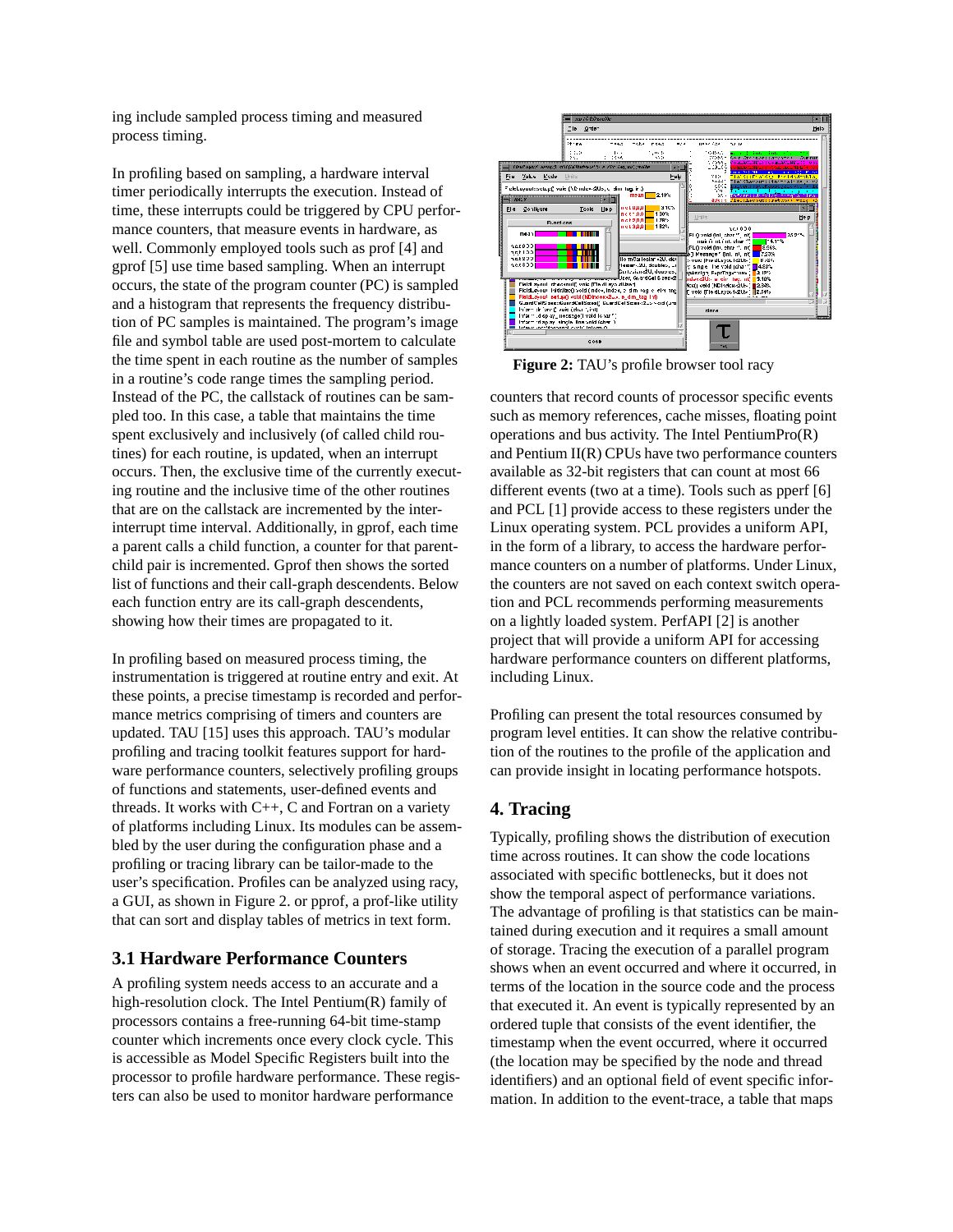

**Figure 3:** Vampir displays TAU traces from a multi-threaded SMARTS application written in C++

the event identifier to an event name and its characteristics is also maintained. Tracing involves storing data associated with an event in a buffer and periodically writing the buffer to stable storage. This involves event logging, timestamping, trace buffer allocation and trace output. The traces can be merged subsequently and corrected for perturbation [10] that may have been caused due to the overhead introduced by the instrumentation. Finally, visualization and analysis of event-traces helps the user understand the behavior of the parallel program.

## **4.1 Clock Synchronization**

Tracing a program that executes on a cluster of workstations requires access to an accurate and a globally synchronized real-time clock to order the events accurately with respect to a global time base. Clock synchronization can be implemented in hardware, as in shared memory multiprocessors. It can also be achieved by using software protocols such as the Network Time Protocol [11] which synchronizes the clocks to a within a few milliseconds on a LAN or a WAN, or it can be implemented within the tool environment as in BRISK [19]. For greater accuracy, a GPS satellite receiver may be used to synchronize the system clock accurately to within a few microseconds as described in [8]. Profiling does not require a globally synchronized real-time clock

but tracing does.

## **5. Performance Analysis and Visualization**

Parallel programs produce vast quantities of multidimensional data. Representing this data without overwhelming the user with unnecessary detail is critical to the tools' success. It can be represented effectively using a variety of visualization techniques [14] such as scatter plots, Kiviat diagrams, histograms, Gantt charts, interaction matrices, pie charts, execution graphs and tree displays. ParaGraph [3] is a trace visualization tool that incorporates the above techniques and has inspired performance views in several other tools. It is available under Linux and works with PICL traces. It contains a rich set of visualizations and is extensible by the user. Vampir [13] is a robust, commercial trace visualization tool available under Linux. Figure 3. is a Vampir display of traces generated by TAU. It shows a space-time diagram that highlights when events such as routine transitions take place on different processors. Pablo [14] provides a user directed-analysis of performance data visualization by providing a set of performance data transformation modules that are interconnected graphically to create an acyclic data analysis graph. Performance data flows through this graph and metrics can be